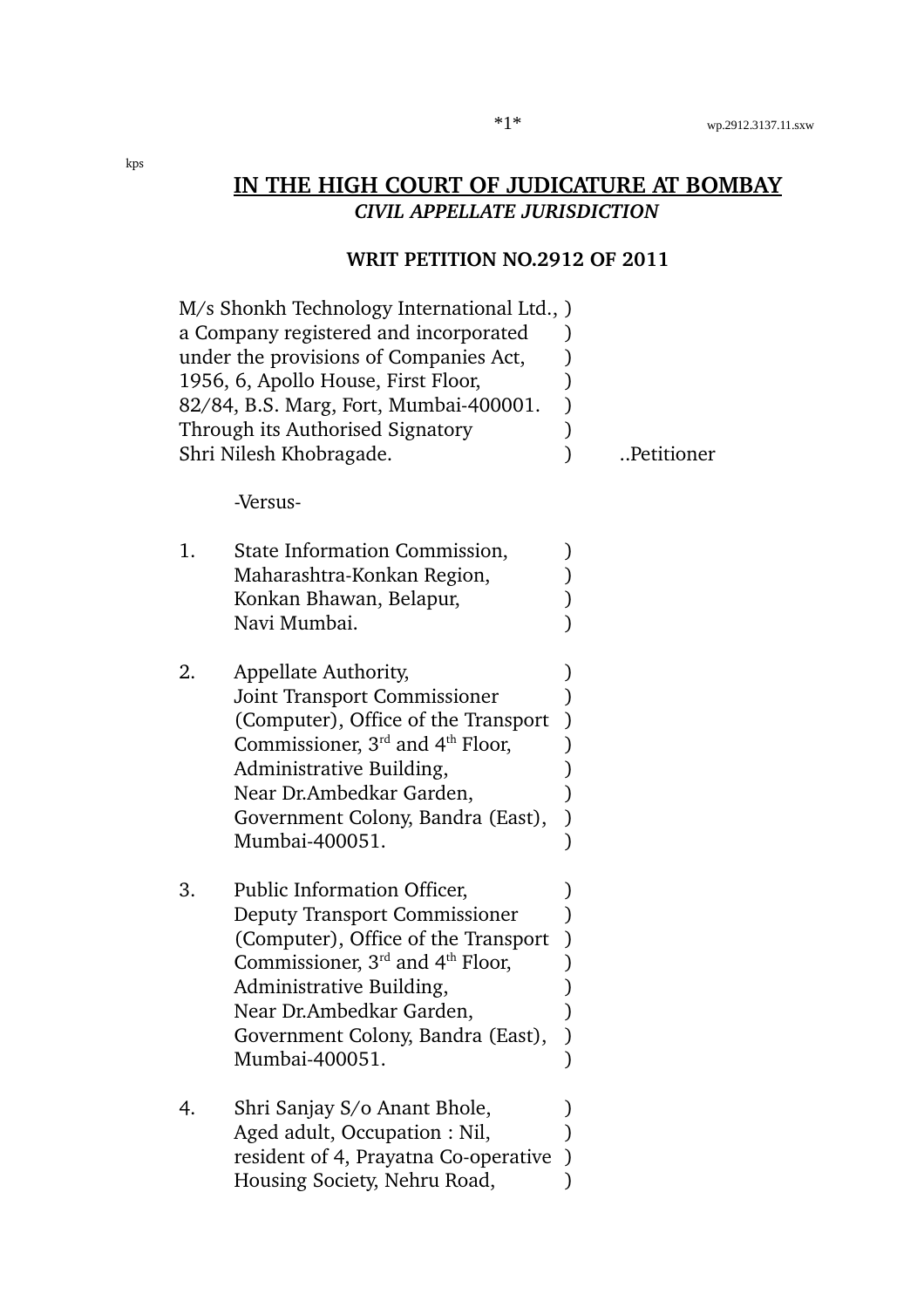| Near Jalaram Mandir, Thakurli,      |             |
|-------------------------------------|-------------|
| Dombiwali (East), District : Thane. | Respondents |

# *ALONG WITH*

# **WRIT PETITION NO.3137 OF 2011**

|    | M/s United Telecom Limited,<br>6-3-649/5, $2nd$ Floor, Chakkilam House,<br>Somajiguda, Hyderabad-500082.                                                                                                                                                             | Petitioner |
|----|----------------------------------------------------------------------------------------------------------------------------------------------------------------------------------------------------------------------------------------------------------------------|------------|
|    | -Versus-                                                                                                                                                                                                                                                             |            |
| 1. | The State Information Commission,<br>Maharashtra-Konkan Region,<br>Konkan Bhavan, Belapur,<br>Navi Mumbai-400614.                                                                                                                                                    |            |
| 2. | The Appellate Authority,<br><b>Joint Transport Commissioner</b><br>(Computerisation), Office of the<br>Transport Commissioner, $3rd$ and $4th$<br>Floor, Administrative Building,<br>Near Dr.Ambedkar Garden,<br>Government Colony, Bandra (East),<br>Mumbai-400051. |            |
| 3. | <b>Public Information Officer,</b><br>Deputy Transport Commissioner<br>(Computer), Office of the Transport<br>Commissioner, $3rd$ and $4th$ Floor,<br>Administrative Building,<br>Near Dr.Ambedkar Garden,<br>Government Colony, Bandra (East),<br>Mumbai-400051.    |            |
| 4. | M/s Shonkh Technologies<br>International Ltd.,<br>6, Apollo House, First Floor,<br>82/84, Bombay Sanchar Marg,<br>Fort, Mumbai-400001.                                                                                                                               |            |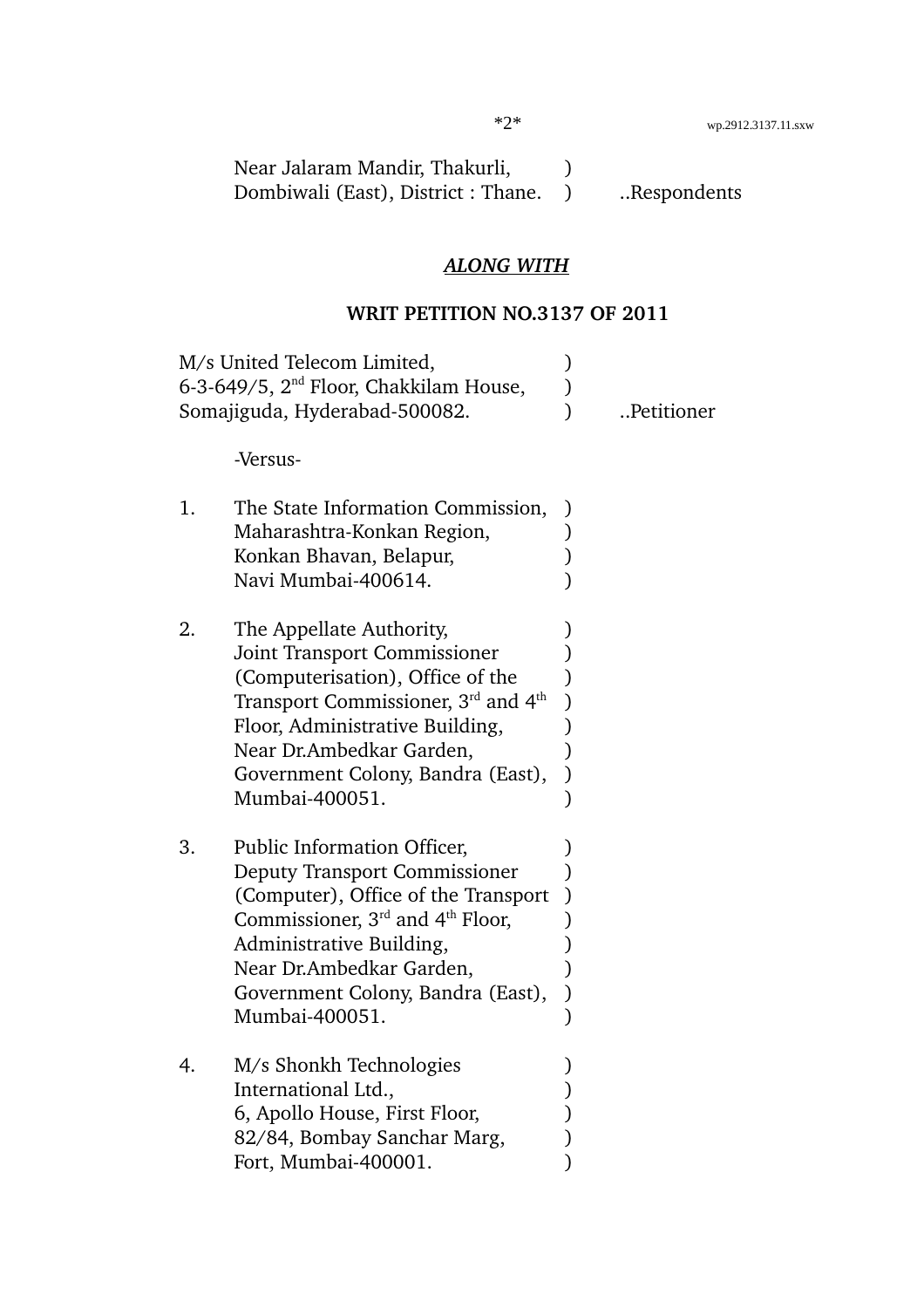| 5. | Shri Sanjay S/o Anant Bhole,         |             |
|----|--------------------------------------|-------------|
|    | Aged adult,                          |             |
|    | resident of 4, Prayatna Co-operative |             |
|    | Housing Society, Nehru Road,         |             |
|    | Near Jalaram Mandir, Thakurli,       |             |
|    | Dombiwali (East), District: Thane.   | Respondents |

Mr.Sunil Manohar a/w Mr.Deven Chauhan i/b F.F. & Associates, for the Petitioner in Writ Petition No.2912/2011.

..........

Ms.Jayashri P. Akolkar, for the Petitioner in Writ Petition No.3137/2011. Mr.Sanjay Anant Bhole, the Respondent No.4 in WP No.2912/2011 and No.5 in WP No.3137/2011, present in person.

..........

### **CORAM : S.C.DHARMADHIKARI, J.**

**Reserved on : 17th June, 2011 Pronounced on : 01st July, 2011.**

#### **JUDGMENT:**

1 These Writ Petitions were heard together. Since common arguments were canvassed and common questions are involved, they are disposed of by this judgment.

2 Rule. The Respondents waive service. By consent, heard forthwith.

3 The petitions impugn the orders dated 23.03.2011 passed by the State Information Commissioner, Konkan Region. The proceedings are under the Right to Information Act, 2005 (hereinafter for short referred to as "RTI Act").

4 The Petitioner in Writ Petition No.2912/2011 is a company incorporated and registered under the Indian Companies Act, 1956. It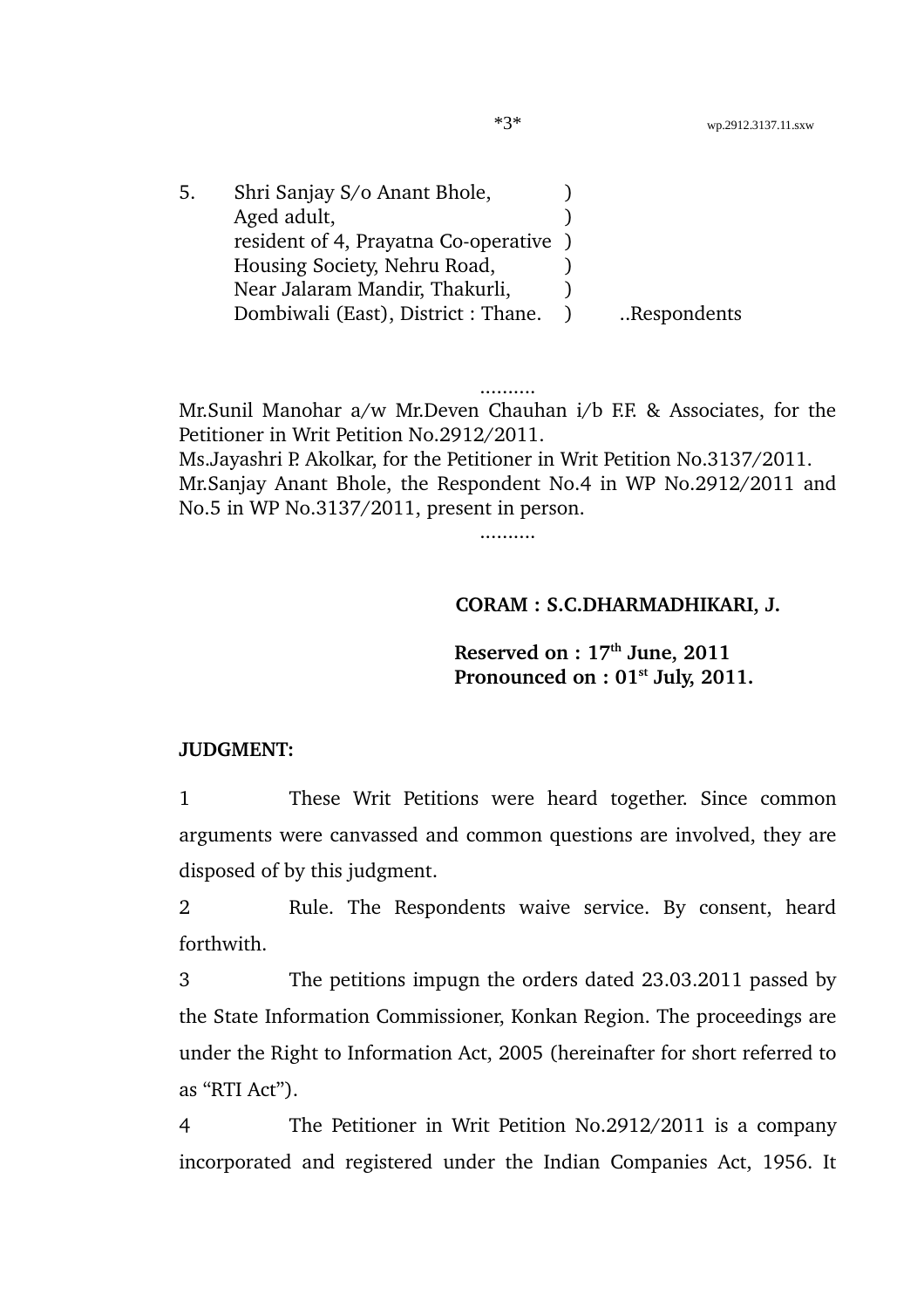functions as a service provider to the Government of Maharashtra. It provides the facility of Smart Card based Registration Certificate. It is stated that considering the need for computerization, the Government switched over to the latest technology in it's various departments. In the transport sector, the Government aimed at modernizing the Regional Transport Offices and introduced a policy to computerize the Regional Transport Offices which was aimed at streamlining the entire process undertaken at these offices and obviously to make the functions of these Regional Transport Offices efficient, prompt and easy. In this backdrop, the Central Government took a policy decision to introduce "Smart Cards" with Micro Processor Chip and it was decided to permit the use of Smart Cards for issuing registration certificates in electronic form. It is stated that this Micro Processor Chip based Smart Card obviously has various advantages over the regular paper based registration books. A reference is made to the Central Government's guidelines issued on 17.10.2001. The implementation of this policy required amendments to the Motor Vehicles Act and Rules and therefore, the amendments were made on 31.05.2002 and Rule 2(s) was added to define the term "Smart Card". It is stated that the registration certificate is now issued to the motor vehicle owners in the form of Smart Cards and thereafter, several provisions of the Motor Vehicles Act have been referred to. It was submitted that the Government of Maharashtra floated a PAN India tender for appointing a service provider to comply with the requirement of issuance of "Smart Cards". The Petitioner participated in the tender process and was declared successful. A contract dated 30.11.2002 came to be executed. It is stated that this is not an ordinary contract, but it is outcome of exhaustive statutory project. The project which the Petitioner is implementing must be seen in the backdrop of the policy decision of the Government to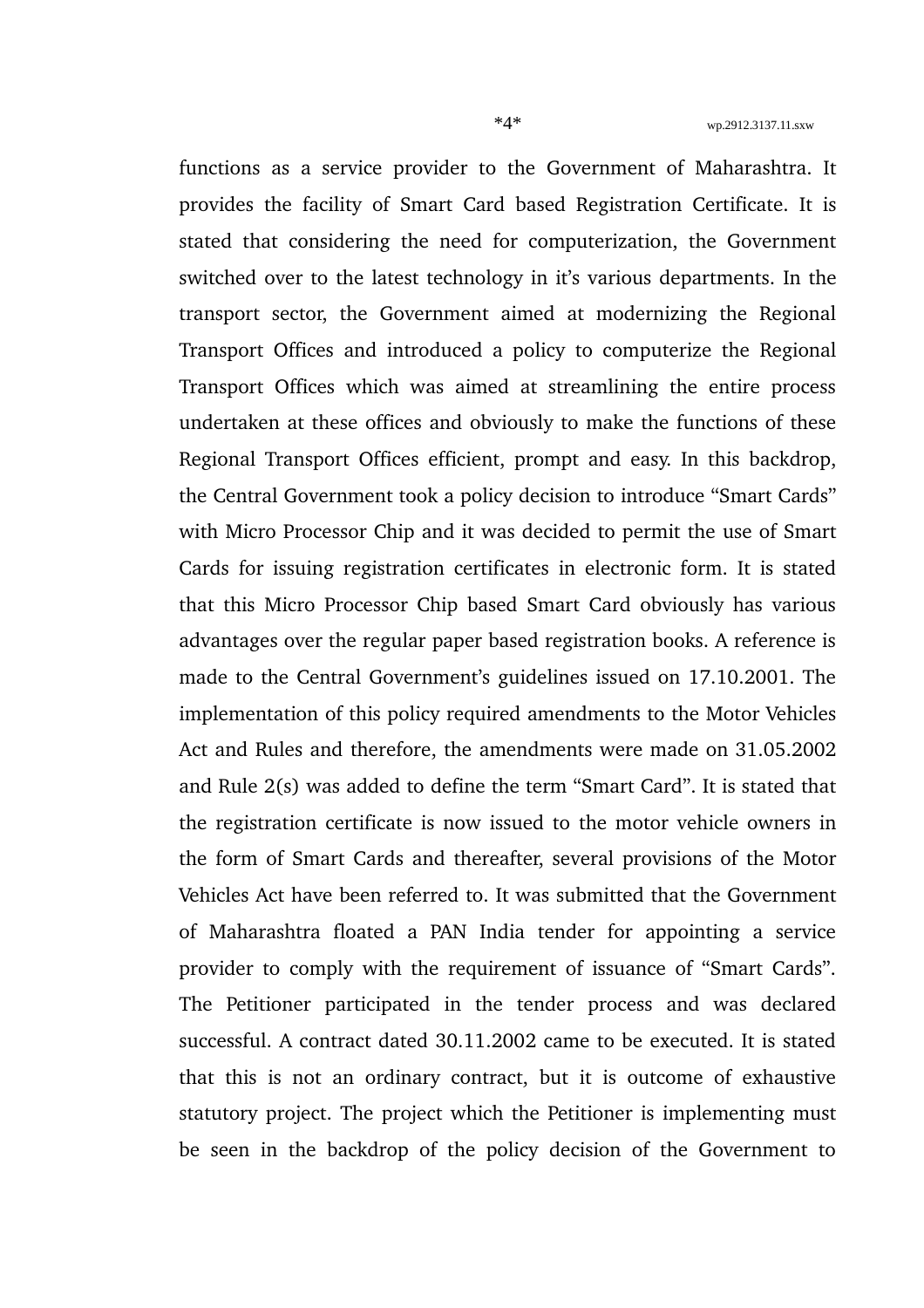provide a more standardized and tamper proof registration of the vehicles. The policy of the Government is to adopt a technology which will prevent tampering of registration books by the anti-social elements. It is stated that this contract is confidential in nature. The project has been undertaken by the Petitioner, but attempts are made to exploit the Petitioner for personal gains by various unscrupulous elements. The RTI Act, according to the Petitioner, does not give an absolute right to a person to obtain any information and it is, therefore, contended that the Respondent No.4's attemp to obtain the information must be seen in this light.

5 The Respondent No.4 was desirous of obtaining a copy of the agreement and made an application in the prescribed format to the Respondent No.3 on 21.01.2010. Thereafter, there is response to the said application by the Respondent No.3, namely, Public Information Officer cum Deputy Transport Commissioner (Computer) in the office of the Transport Commissioner. The Respondent No.3 refused to provide the information sought in the application by taking recourse to Section 8(1) (d) of the RTI Act. Aggrieved by this order of the Respondent No.3 passed on 29.01.2010, the Respondent No.4 preferred an appeal and the Appellate Authority disposed of the appeal on 31.03.2010 and he was also of the opinion that the disclosure of the information would be violative of Section 8(1)(d) of the RTI Act. He agreed with the views of the authority below that clause 22(2) of the agreement gives a confidentiality status to the said agreement and therefore, no information contained therein could be made available to the Respondent No.4. Thus, agreeing with the Petitioner, this information was denied.

6 The Respondent No.4 preferred an appeal under Section 19(3) of the RTI Act before the Respondent No.1. The appeal was taken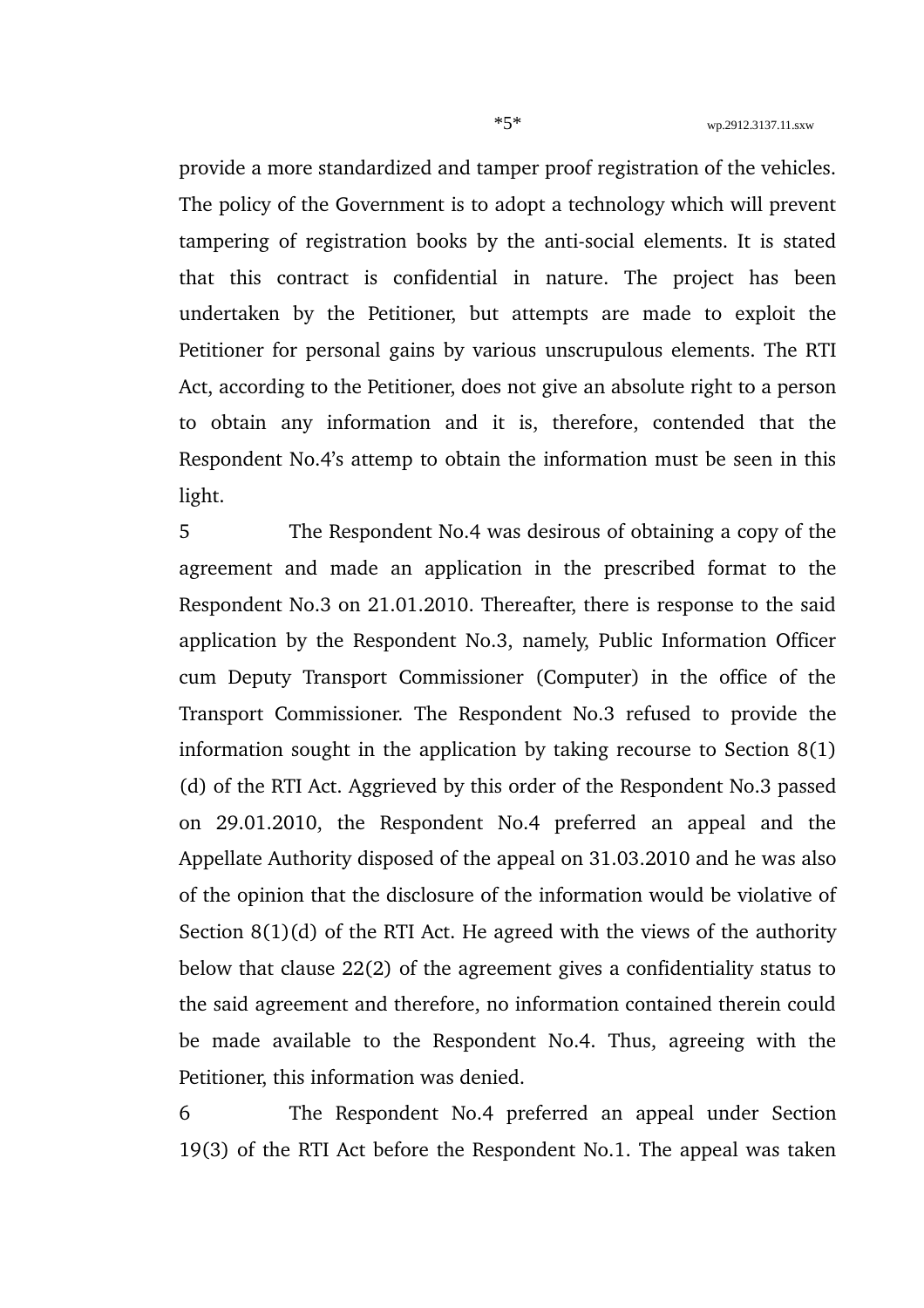up on 15.05.2010 and an interim-order was made and the matter was remanded to the first Appellate Authority. Pursuant to this order of remand, the Respondent No.2 reheard the matter and maintained its earlier opinion and disallowed the request for information made by the Respondent No.4. On receipt of this report from the Respondent No.2, the Respondent No.1 heard the matter and by the impugned order, directed the Respondent No.3 to give copies of the Agreements of Transport Department with the Petitioners, to the Respondent No.4 within a period of one month from the date of receipt of the decision. It is this order which is challenged in this petition.

7 Mr.Manohar, learned counsel appearing for the Petitioner in Writ Petition No.2912/2011, invited my attention to the RTI Act and submitted that while providing information is the rule under the Act, but at the same time, there are several exceptions. Thus, the right to information guaranteed by the statute is subject to certain provisions which provide for exemptions from disclosure. Inviting my attention to Sections 8(1)(a) and 8(1)(d) of the RTI Act, Mr.Manohar submits that the information, disclosure of which, leads to incitement of an offence or the information including commercial confidence, trade secrets or intellectual property, the disclosure of which would harm the competitive position of a third party, should not be given, unless the competent authority is satisfied that larger public interest warrants the disclosure of such information. Criticizing the order passed by the Respondent No.1, Mr.Manohar submits that the Respondent No.1 committed a serious error in law while passing the impugned order. Mr.Manohar submits that the Honourable Supreme Court of India in the decision reported in **(2005) 1 SCC 679** (*Association of Registration Plates v/s Union of India and others)*, had issued directives that the registration of motor vehicles should be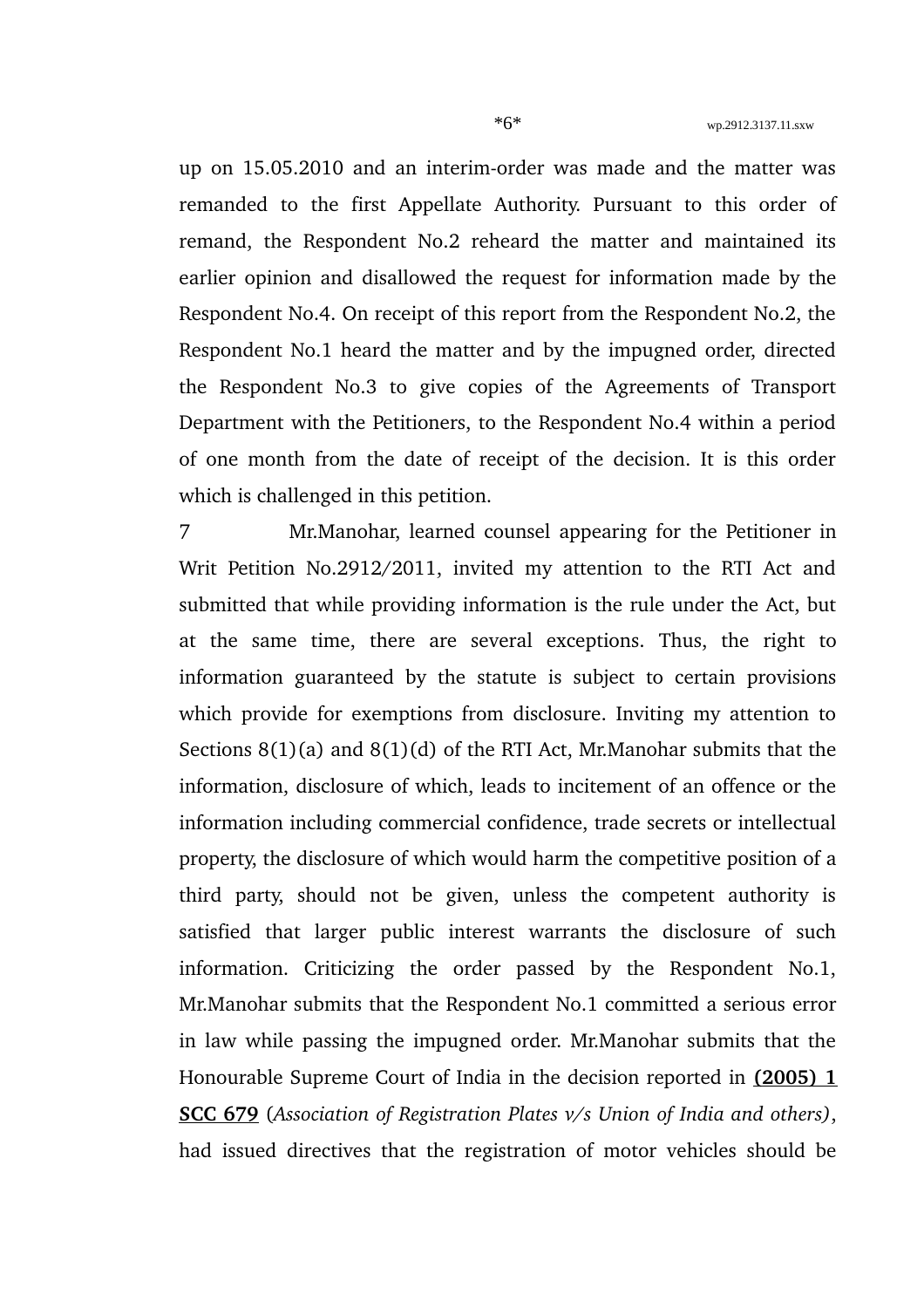safety oriented and there should not be any scope for unscrupulous and criminal elements to tamper with registration of the motor vehicles. Mr.Manohar submits that in this decision the Honourable Supreme Court has held that all security features for number plates have to be specified and they are indeed specified. The tender conditions are formulated keeping in mind public interest and the aspects of high security. Mr.Manohar submits that the selection of a single manufacturer for the entire State ensures security. Therefore, the Honourable Supreme Court holds that multiple manufacturers can brush aside these considerations and confidentiality of public database would be severely compromised. All these submissions have been noted by the Honourable Supreme Court and they have been upheld. Mr.Manohar, therefore, submits that this matter cannot be looked at in the ordinary perspective of disclosure of information about a public contract between the State and the Service Provider, but the security considerations are impressed upon the same. By directing the disclosure of information as sought by the Respondent No.4, the Respondent No.1 has ignored Section  $8(1)(a)$  and  $8(1)(d)$  of the RTI Act.

8 Inviting my attention to the application made by the Respondent No.4, in which query No.5 deals with the driving licence Smart Card and optical Smart Card, registration certificate book, making contract and details thereof; Mr.Manohar submitted that these details will be disclosed now and therefore, public interest is in jeopardy and in any event security aspects have not been given serious consideration. For all these reasons, the impugned order be set aside.

9 Mr.Manohar has further invited my attention to the order passed by the National Consumer Disputes Redressal Commission, New Delhi in Revision Petition Nos.598/2009 and 599/2009 in case of the very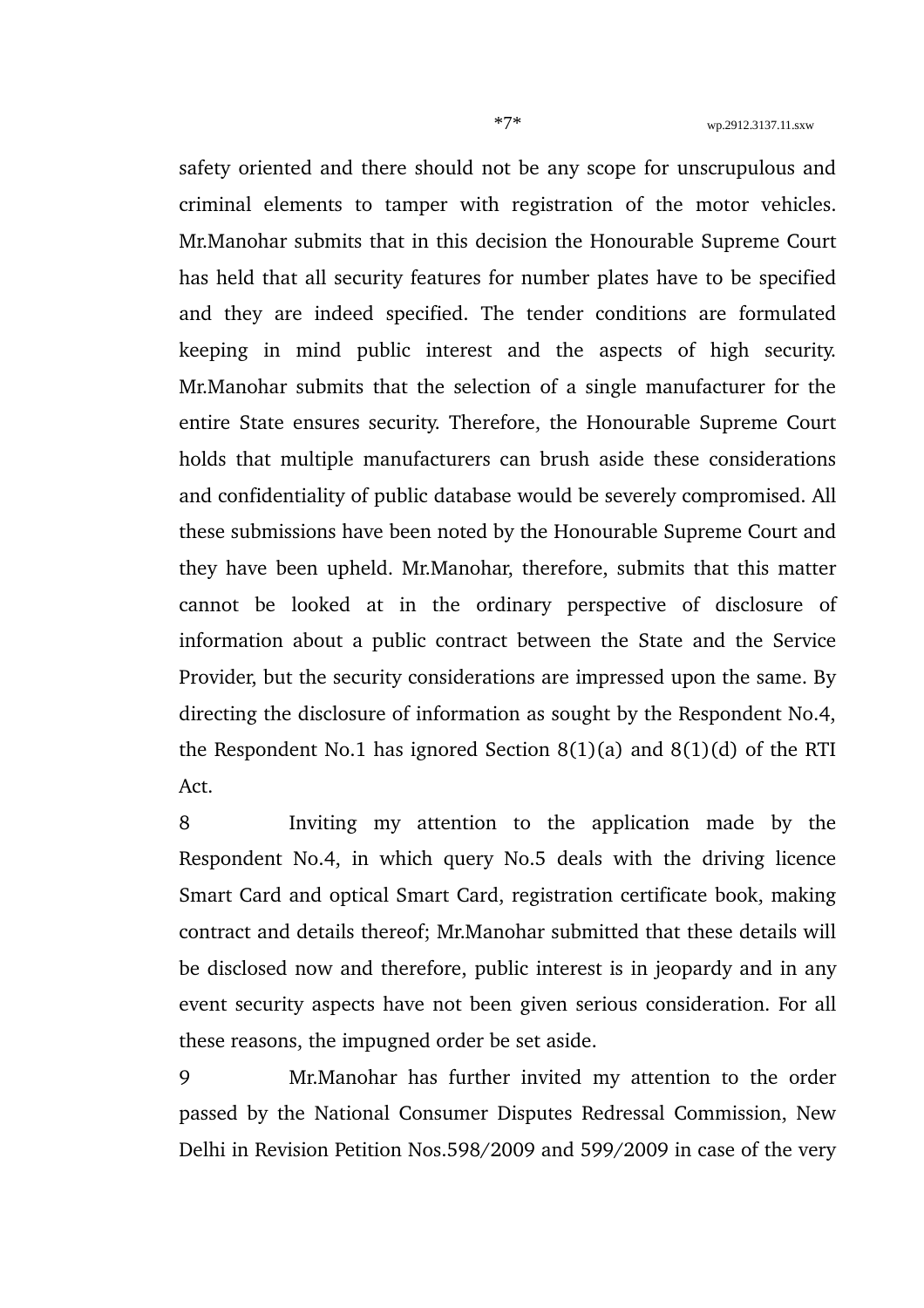same Petitioner wherein the Commission observed that the character of the document is confidential in nature. Therefore, when reliance is placed by the Consumer Disputes Redressal Commission on this very provision of the RTI Act to deny the information and the reasons are given, then, directing the State to provide the copies of such vital documents to the Respondent No.4, in the present case, is contrary to law.

10 On the other hand, the Respondent No.4 who appeared in person in each of these Writ Petitions, invited my attention to his written reply and submitted that he has not done anything so as to violate the letter and spirit of the RTI Act. All that he sought was some information and furnishing of copies of the agreement. There is nothing confidential in the agreement. He submits that a copy of the contract executed by the Petitioner with the Delhi Government has been provided by the office of the Transport Commissioner, Delhi. If the RTI Act is applicable to whole of India, then, one commissionerate cannot take stand contrary to other. This is not a case where public interest demands withholding of the information, rather it mandates disclosure of such information. He points out that by furnishing a copy of this agreement, there is no disclosure of confidential information or secrets, but larger public interest would be served by the disclosure. The Respondent No.4 points out that because of the scheme devised by the Regional Transport Offices across the country, huge profits and financial gains have been amassed by private contractors. For all these reasons and for not any personal gain or benefit, the information was sought and the information has been rightly directed to be provided. Therefore, the Respondent No.4 prays for dismissal of the petitions.

11 With the assistance of the learned counsel appearing for the Petitioners, I have perused the petitions and annexures thereto and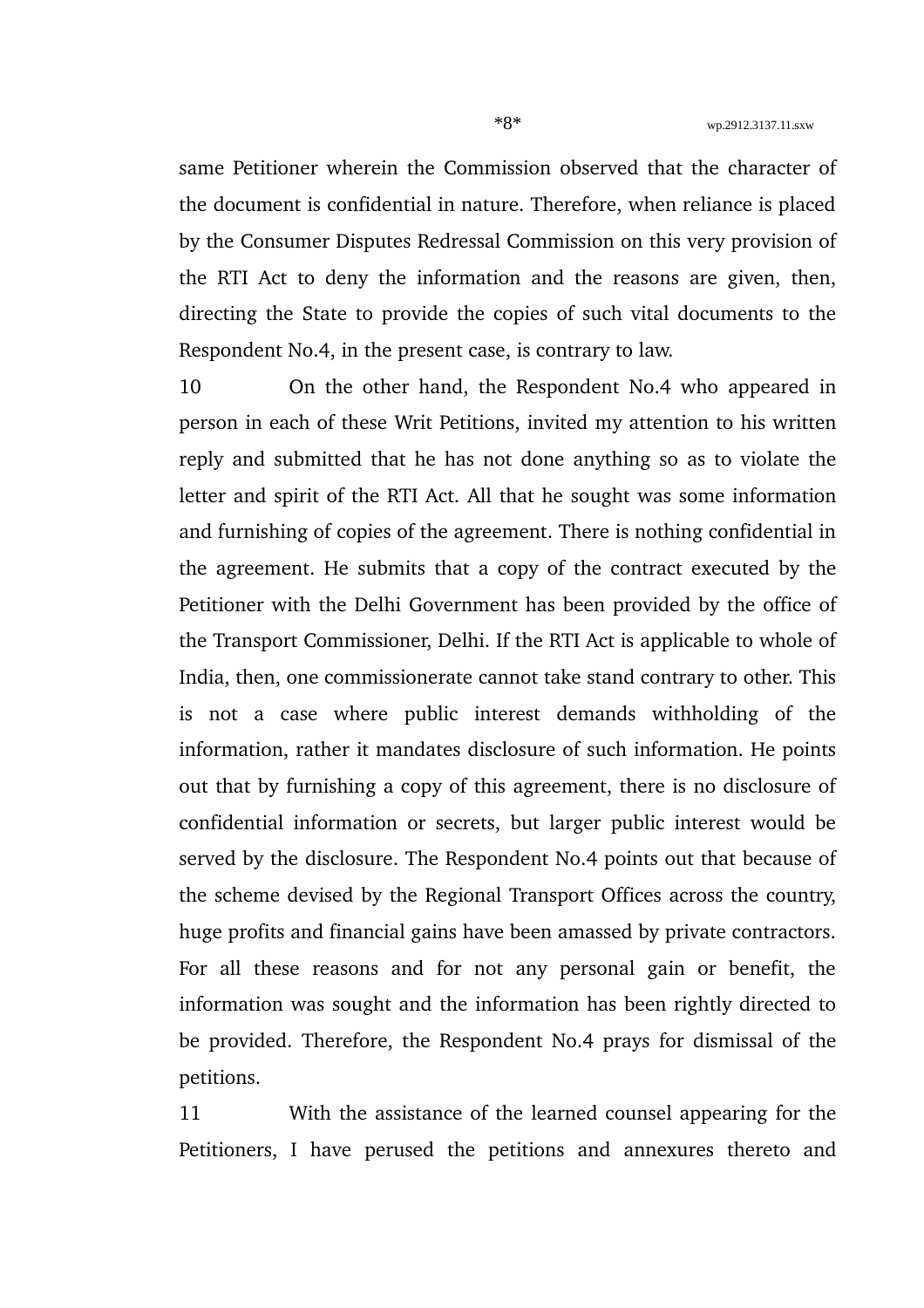particularly the impugned orders. It is common ground that the Respondent No.4 has sought information on five points relating to the driving licence smart cards and the registration certificate smart cards. The last point, on which the information was sought, is in relation to the agreements with private contractor. The Public Information Officer and the Deputy Transport Commissioner (Computerization) informed the Respondent No.4 that the agreement entered into by the Department with the third parties for providing the driving licence smart cards, optical smart cards and registration book smart cards, cannot be provided as it is governed by Section 8(1)(d) of the RTI Act. This view has been upheld by the Joint Transport Commissioner which is the first Appellate Authority, but reversed by the State Information Commissioner.

12 The reasoning of the State Information Commissioner has been criticized together with this approach of setting out clauses of the agreement in relation to which the information was sought and a copy of which was also requested to be furnished. While not commenting on this course and may be the same was avoidable, yet the ultimate finding and conclusion of the State Information Commissioner cannot be said to be contrary to the RTI Act. The RTI Act is an Act to provide for setting out the practical regime of right to information for citizens to secure access to information under the control of public authorities, in order to promote transparency and accountability in the working of every public authority. The preamble of the RTI Act itself refers to this aspect and the constitutional principles enshrined in several articles of the Constitution. It is very clearly postulated that democracy requires an informed citizenry and transparency of information which are vital to its functioning and also to contain corruption and to hold the Governments and their instrumentalities accountable to the governed. The revelation of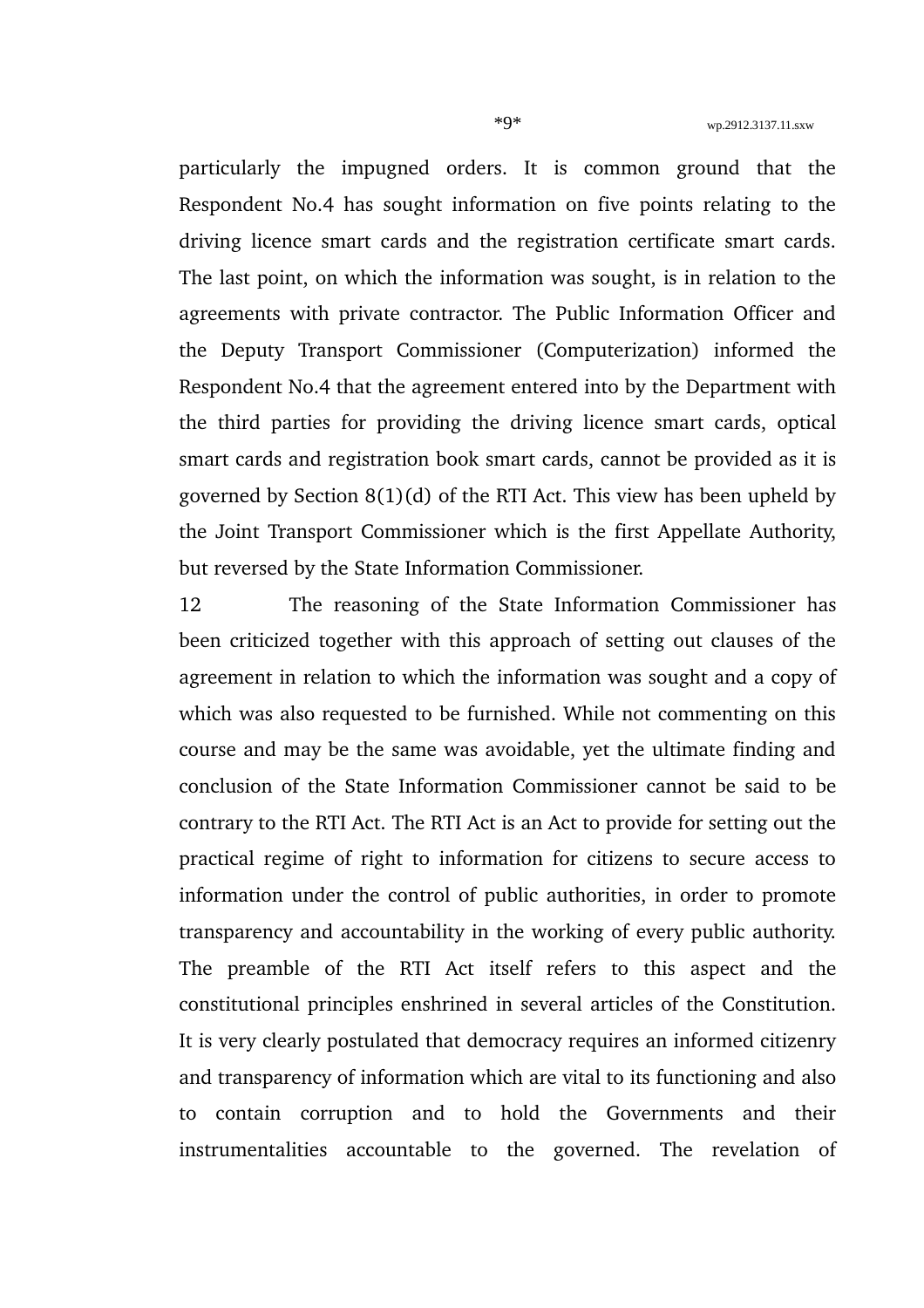information in actual practice is likely to conflict with other public interests including efficient operations of the Governments, optimum use of limited fiscal resources and the preservation of confidentiality of sensitive information. Therefore, the RTI Act seeks to harmonize these conflicting interests while preserving the paramount nature of democratic ideals. The definitions and particularly of the term "right to information" defined in Section 2(j) is relevant. By section 3, all citizens have the right to information subject to the provisions of the RTI Act. The obligations of the public authorities are set out by Section 4 and Section 5 provides for designation of the Public Information Officers. The request for obtaining the information is to be made in terms of Section 6 and the disposal of the request is to be made in terms of Section 7. Then comes Section 8, relevant portion, namely,  $8(1)(a)$  and  $8(1)(d)$  of which reads thus:-

#### *"8. Exemption from disclosure of information:*

- *(1) Notwithstanding anything contained in this Act, there shall be no obligation to give any citizen,*
- *(a) information, disclosure of which would prejudicially affect the sovereignty and integrity of India, the security, strategic, scientific or economic interests of the State, relation with foreign State or lead to incitement of an offence;*
- *(b) .....*
- *(c) .....*
- *(d) information including commercial confidence, trade secrets or intellectual property, the disclosure of which would harm the competitive position of a third party, unless the competent authority is satisfied that larger public interest warrants the disclosure of such information;*
- *(e) .....*
- *(f) .....*
- *(g) .......*
- *(h) .......*
- *(i) .......*
- *(j) .......*

*Provided that the information which cannot be denied to*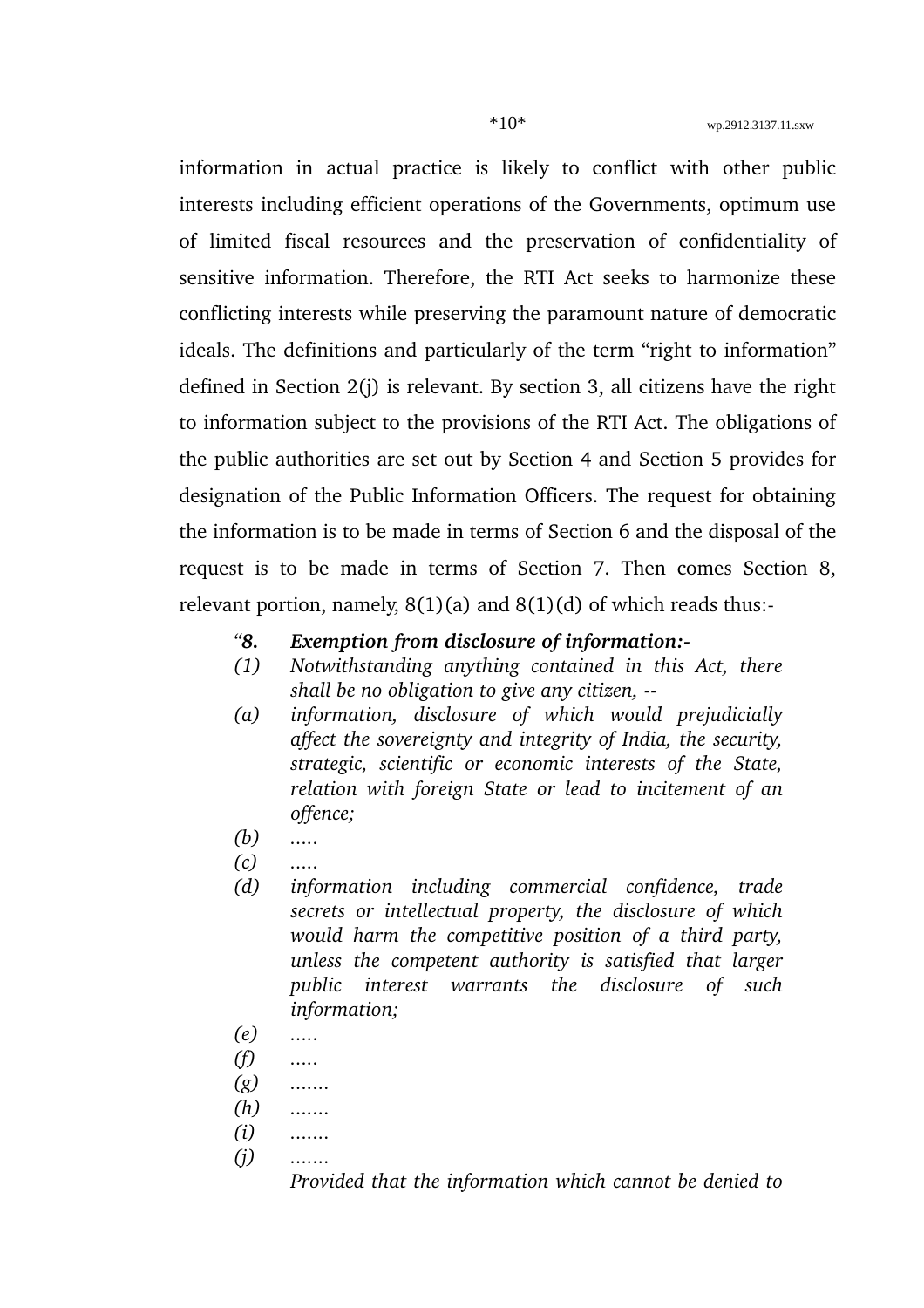*the Parliament or a State Legislature shall not be denied to any person."*

13 I am not in agreement with Mr.Manohar that the absence of the consideration of larger public interest in clause (a) of sub-section  $(1)$ of Section 8 is a material and relevant aspect in this matter. This is not a case where clause (a) has been relied upon by anybody or could be relied upon in the given facts and circumstances. On point No.5, the disclosure and the information sought was with regard to execution of any contract with a private service provider for providing the driving licence smart cards, optical smart cards and registration certificate smart cards. The details of such contracts and the copies thereof were sought by the Respondent No.4. By seeking such information and without anything more, a conclusion cannot be reached that this would lead to incitement of an offence. Therefore, this is not a case where clause (a) was in any way applicable. The information was not of the nature contemplated in clause (a) at all.

14 On the own showing of the Petitioner, clause (d) provides that the information can be disclosed if the competent authority is satisfied that larger public interest warrants such disclosure. Therefore, that clause as admitted by Mr.Manohar is not absolute. It does not say that the information including commercial confidence, trade secrets or intellectual property, the disclosure of which, would harm the competitive position of a third party; cannot be demanded or if demanded, cannot be disclosed even if larger public interest warrants the same. The State Information Commissioner has held that the disclosure of both agreements would not result in disclosure of trade secrets or intellectual property. His conclusion is that the tenders were for an important work which affects large number of vehicle owners and drivers of vehicles. The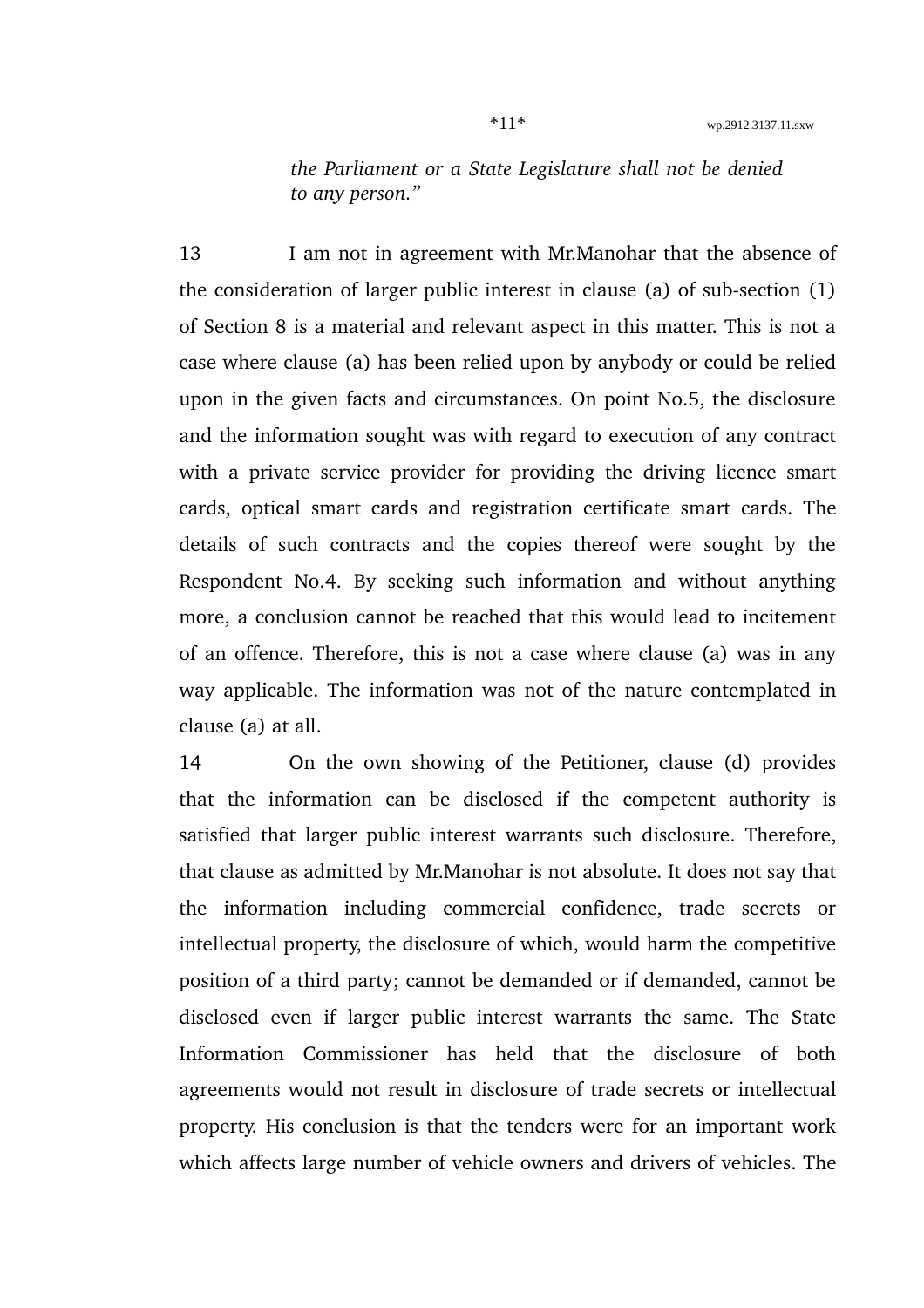agreements have to be entered into for providing a service in the form of making of Smart Cards for registration of motor vehicles and driving licences at enhanced fees. Further, the conclusion is that the disclosure of information would enable public scrutiny of the process and contracts and therefore, it is desirable in larger public interest that the information is provided.

15 I am not in agreement with the Petitioners that the conclusion drawn is in any way contrary to Section  $8(1)(d)$ . The agreements may contain certain stipulations, so also, certain obligations, but what is sought is a copy of the agreement. It is not the case of the Petitioners that larger public interest does not warrant disclosure of this information. They tried to place the case more on the pedestal of security and safety, so also, confidentiality of interests of those to whom the Smart Cards have been issued. The information sought is not in relation to the individual Smart Cards or registration certificates or details thereof. The information sought is in relation to the decision taken and the policy framed for providing the Smart Cards and if the means to provide the same are by inducting private service providers, then, only details of the agreements executed with such service providers and the copies thereof have been sought. In my view, there was nothing in the information sought by the Respondent No.4, by which commercial confidence, trade secrets or intellectual property is being disclosed, leave alone the disclosure of which would harm the competitive position of a third party or it would lead to incitement of an offence. Merely because the details of the service providers are to be disclosed and the copies of the agreements would be provided, that does not mean that their interests are harmed or their competitive position is affected. It has been rightly pointed out by the Respondent No.4 that some other Transport Commissioners have been providing such details for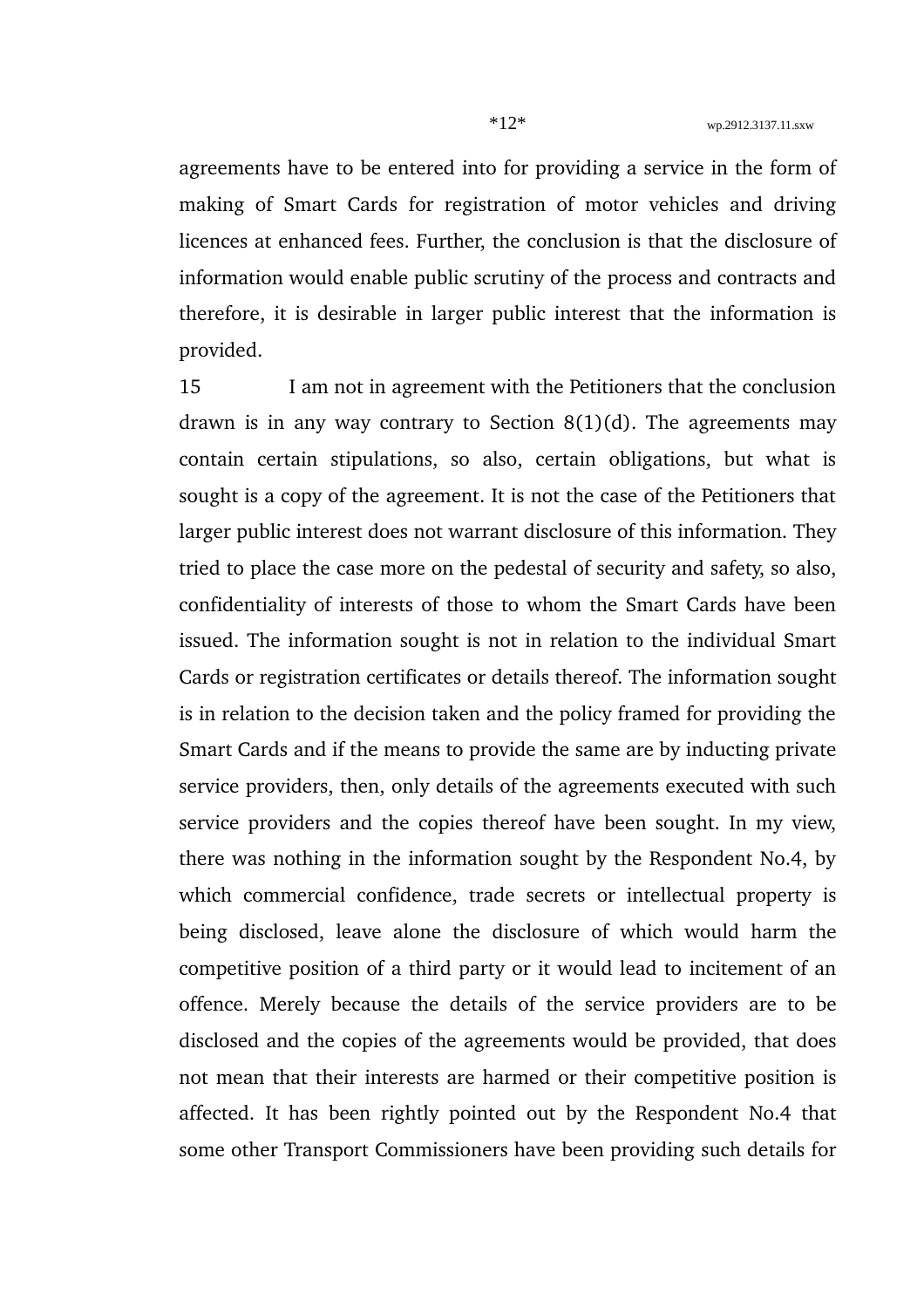the respective territories and States, therefore, there was no need for the Transport Commissionerate for Maharashtra to withhold this information. In these circumstances, it cannot be said that the reasons given by the State Information Commissioner are in any way violative of the provisions pressed into service. I am of the opinion that the State Information Commissioner has acted in consonance with the object and purpose of the RTI Act and upholding the same, has rightly directed the authorities to provide the information sought by the Respondent No.4. His order cannot be said to be vitiated by any error of law or perversity so as to call for interference in writ jurisdiction.

16 Reliance placed by Mr.Manohar on the decision of the National Consumer Disputes Redressal Commission, New Delhi is misplaced. The Consumer Protection Act, 1986 deals with the complaints of consumers with regard to deficiencies and defects in the services rendered by dealers/service providers. It is in the context of the allegations in the complaint and defence taken, so also, the ambit and scope of the provisions of the Consumer Protection Act, 1986 that these observations will have to be seen. The RTI Act has distinct object and purpose as narrated above. Therefore, this decision cannot be of any assistance to the Petitioners. Equally, careful perusal of the Honourable Supreme Court's decision relied upon, emphasizes that for safety and security, the authorities under the Motor Vehicles Act must devise appropriate measures. One of these measures is affixation of number plates in peculiar style, marks, issuance of smart cards, etc.. The details of the smart cards issued to individuals are not sought in this case. Therefore, there is no violation of the rules or the elements of secrecy and confidentiality attached to the smart cards. Hence, both decisions are distinguishable.